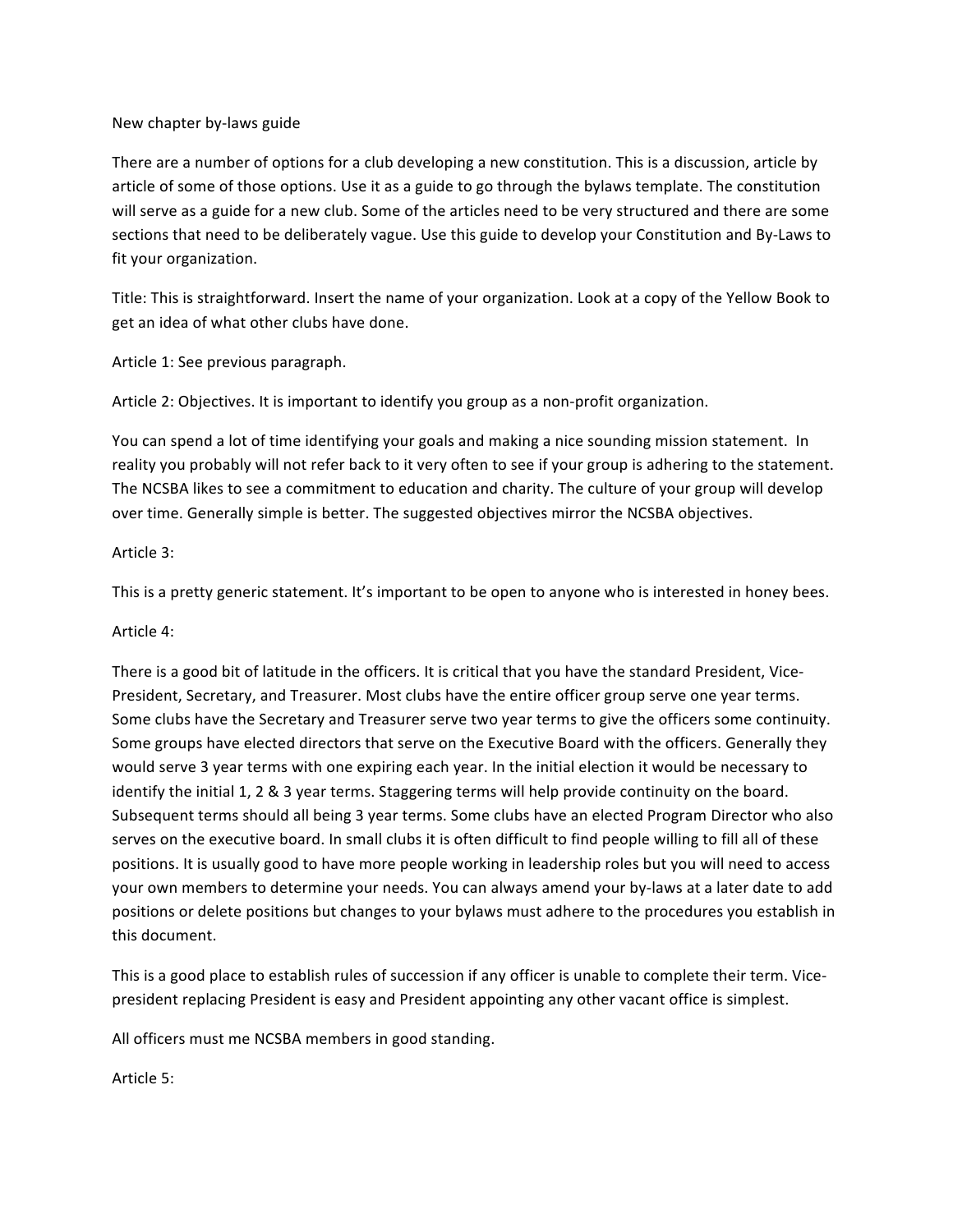#### Section 1 Dues:

NCSBA requires NCSBA membership for all club members. You can set your club dues at whatever level you want. You need to have an idea of what your fixed expenses will be and how many members you expect to have in the first year or two as well as how else you will raise money. Many clubs find meeting places that are free and this helps keep the expenses down. Generally local annual dues vary between \$5-20.

Section 2: Life membership.

This is completely a local option.

Article 6:

Section 1: Meetings:

Most clubs hold monthly meetings and some clubs identify the day, i.e. second Tuesday. If you lock in a date in your by-laws it takes a special vote to change a meeting date. Also many clubs do not meet in December. Unless you say this in the by-laws it takes a special vote to cancel the meeting. Also, if on short notice you need to change the date or meeting place it would again take a special vote if you identify the meeting place in your bylaws. An easier way to address this is to simply state that you will have monthly meetings with the possible exception of December and allow either the board of the President to set the date and place with proper notification to the members.

#### Article 7

Section 1: Committees: The Executive Committee is pretty standard with the elected officers. As stated in the Article 4 discussion, there are several options here. If you want to have Board Members this is the place to add more detail. If you do not add Directors it is probably a good idea to make the past President a voting member to eliminate a 2-2 vote on any issue

Section 2: The Auditing Committee should probably not be a standing committee.

Section 3: The Nominating Committee should probably not be a standing committee.

Section 4: Special Committees. Some clubs have an elected Program Chairman which is great if you have enough people. Some other positions can be either elected or appointed. Appointed is a lot easier and it gives some leeway. If you want to include appointed positions in your by-laws you need to identify how they are appointed. You can also address this without putting it in the by-laws. Some possible positions or committees are Program Chairman, Webmaster, Events Chairman, or any other position you can imagine.

Article 8 Quorum

Section 1: Self explanatory.

Article 9 Duties of Officers